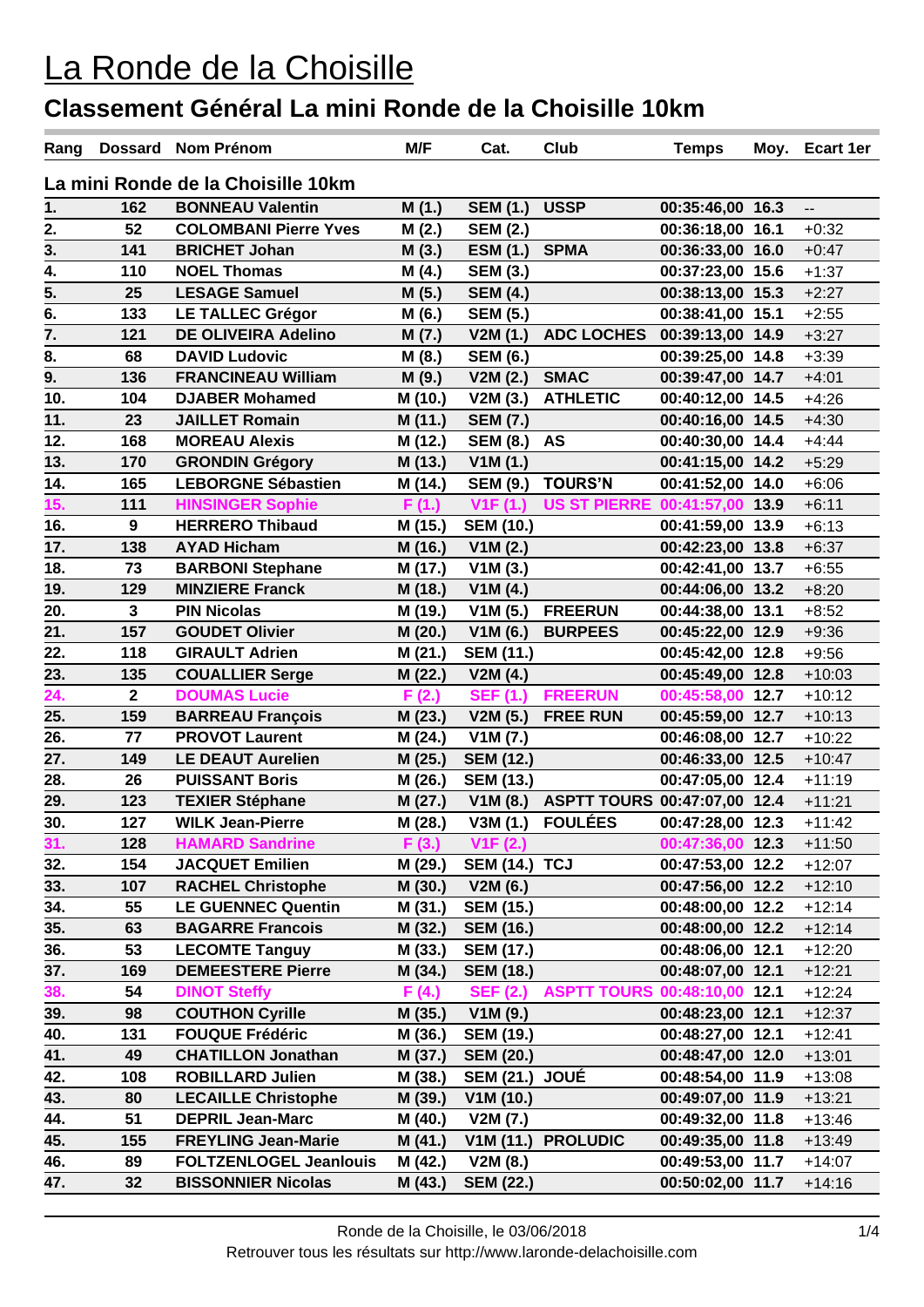| Rang              | Dossard        | Nom Prénom                   | M/F     | Cat.                     | Club               | <b>Temps</b>     | Moy. | Ecart 1er |
|-------------------|----------------|------------------------------|---------|--------------------------|--------------------|------------------|------|-----------|
| 48.               | 124            | <b>BARON Pascal</b>          | M (44.) | <b>SEM (23.)</b>         |                    | 00:50:12,00 11.6 |      | $+14:26$  |
| 49.               | $\overline{7}$ | <b>NAUCHE Elodie</b>         | F(5.)   | SEF (3.) SPAM            |                    | 00:50:20,00 11.6 |      | $+14:34$  |
| 50.               | 150            | <b>MARIAT Paul</b>           | M (45.) | <b>JUM (1.)</b>          |                    | 00:50:21,00 11.6 |      | $+14:35$  |
| 51.               | 34             | <b>LERGENMÜLLER Marie</b>    | F(6.)   | V <sub>1</sub> F (3.)    |                    | 00:50:28,00 11.6 |      | $+14:42$  |
| 52.               | 94             | <b>PINEAU Franck</b>         | M (46.) | V1M(12.)                 |                    | 00:50:55,00 11.5 |      | $+15:09$  |
| 53.               | 31             | <b>BESCHON Jean-Francois</b> | M (47.) | <b>SEM (24.)</b>         |                    | 00:50:57,00 11.5 |      | $+15:11$  |
| 54.               | 18             | <b>PERRICHOT Raynald</b>     | M (48.) | <b>SEM (25.)</b>         |                    | 00:51:01,00 11.4 |      | $+15:15$  |
| 55.               | 28             | <b>METENIER Michael</b>      | M (49.) | <b>SEM (26.)</b>         |                    | 00:51:02,00 11.4 |      | $+15:16$  |
| 56.               | 139            | <b>SALIOT Julien</b>         | M (50.) | <b>SEM (27.) JOGG IN</b> |                    | 00:51:05,00 11.4 |      | $+15:19$  |
| 57.               | 29             | <b>ROYEAU Eric</b>           | M (51.) | V1M(13.)                 |                    | 00:51:12,00 11.4 |      | $+15:26$  |
| 58.               | 112            | <b>MÉRY Yoann</b>            | M (52.) | <b>SEM (28.)</b>         |                    | 00:51:15,00 11.4 |      | $+15:29$  |
| 59.               | 44             | <b>NOBLET Nicolas</b>        | M (53.) | <b>SEM (29.)</b>         |                    | 00:51:20,00 11.4 |      | $+15:34$  |
| 60.               | 87             | <b>MORAND Nicoals</b>        | M (54.) | <b>SEM (30.)</b>         |                    | 00:51:39,00 11.3 |      | $+15:53$  |
| 61.               | $6\phantom{1}$ | <b>COUSIN Patrick</b>        | M (55.) | V1M(14.)                 |                    | 00:52:02,00 11.2 |      | $+16:16$  |
| 62.               | 164            | <b>CAMAGOUVA Claudine</b>    | F(7.)   | <b>SEF (4.)</b>          |                    | 00:52:04,00 11.2 |      | $+16:18$  |
| 63.               | 142            | <b>VERDIN Tony</b>           | M (56.) | <b>SEM (31.)</b>         |                    | 00:52:21,00 11.2 |      | $+16:35$  |
| 64.               | 93             | <b>FEDELE Maxime</b>         | M (57.) | <b>SEM (32.)</b>         |                    | 00:52:22,00 11.2 |      | $+16:36$  |
| 65.               | 1              | <b>BARREAU Marie-Aude</b>    | F(8.)   | V1F(4.)                  | <b>FREERUN</b>     | 00:52:22,00 11.2 |      | $+16:36$  |
| 66.               | 166            | <b>LAMY Vivien</b>           | M (58.) | <b>SEM (33.)</b>         | <b>JOGGING</b>     | 00:52:47,00 11.1 |      | $+17:01$  |
| 67.               | 48             | <b>GRAND D'ESNON Thomas</b>  | M (59.) | <b>SEM (34.)</b>         |                    | 00:52:54,00 11.0 |      | $+17:08$  |
| 68.               | 62             | <b>CHAMBOLLE Thierry</b>     | M (60.) | V2M(9.)                  |                    | 00:52:54,00 11.0 |      | $+17:08$  |
| 69.               | 79             | <b>NAIL Celine</b>           | F(9.)   | V1F(5.)                  | <b>ALS DE</b>      | 00:52:59,00 11.0 |      | $+17:13$  |
| 70.               | 47             | <b>PORTE Alison</b>          | F (10.) | <b>SEF (5.)</b>          | <b>ASPTT BLOIS</b> | 00:53:03,00 11.0 |      | $+17:17$  |
| $\overline{71}$ . | 114            | <b>CALOUX Stéphane</b>       | M (61.) | V1M(15.)                 | <b>RSSC</b>        | 00:53:07,00 11.0 |      | $+17:21$  |
| 72.               | 84             | 84 N.n.                      | (1.)    | (1.)                     |                    | 00:53:20,00 10.9 |      | $+17:34$  |
| 73.               | 56             | <b>GILLES Anthony</b>        | M (62.) | <b>SEM (35.)</b>         |                    | 00:53:20,00 10.9 |      | $+17:34$  |
| 74.               | 33             | <b>VEYRET Pierre</b>         | M (63.) | V3M(2.)                  |                    | 00:53:21,00 10.9 |      | $+17:35$  |
| 75.               | 126            | <b>TUDOUX Nicolas</b>        | M (64.) | V1M (16.)                |                    | 00:53:26,00 10.9 |      | $+17:40$  |
| 76.               | 50             | <b>CAILLAUD Nathalie</b>     | F (11.) | V <sub>2</sub> F(1.)     |                    | 00:53:35,00 10.9 |      | $+17:49$  |
| 77.               | 43             | <b>KICA Christophe</b>       | M (65.) | V1M(17.)                 |                    | 00:53:36,00 10.9 |      | $+17:50$  |
| 78.               | 96             | <b>BELLARD Enola</b>         | F (12.) | <b>CAF (1.)</b>          |                    | 00:53:36,00 10.9 |      | $+17:50$  |
| 79.               | 24             | <b>SIMON Celine</b>          | F(13.)  | <b>SEF (6.)</b>          |                    | 00:53:37,00 10.9 |      | $+17:51$  |
| 80.               | 514            | <b>GINIS Juliette</b>        | F (14.) | <b>ESF (1.)</b>          |                    | 00:53:53,00 10.8 |      | $+18:07$  |
| 81.               | 8              | <b>MAUCOURT Axelle</b>       | F (15.) | <b>SEF (7.)</b>          |                    | 00:54:02,00 10.8 |      | $+18:16$  |
| 82.               | 148            | <b>NOÉMIE Flottes</b>        | F (16.) | <b>SEF (8.)</b>          | A <sub>3</sub> T   | 00:54:06,00 10.8 |      | $+18:20$  |
| 83.               | 85             | <b>GAUDARD Mikael</b>        | M (66.) | <b>SEM (36.)</b>         |                    | 00:54:18,00 10.8 |      | $+18:32$  |
| 84.               | 74             | <b>WÉLITZ Gilles</b>         | M (67.) | V2M (10.) AC DC          |                    | 00:54:41,00 10.7 |      | $+18:55$  |
| 85.               | 11             | <b>BUON Vincent</b>          | M (68.) | V2M (11.)                |                    | 00:54:58,00 10.6 |      | $+19:12$  |
| 86.               | 132            | 132 N.n.                     | (2.)    | (2.)                     |                    | 00:55:00,00 10.6 |      | $+19:14$  |
| 87.               | 42             | <b>COLLARD Sandrine</b>      | F (17.) | V1F(6.)                  | <b>A3T</b>         | 00:55:04,00 10.6 |      | $+19:18$  |
| 88.               | 27             | <b>HANRAS Christophe</b>     | M (69.) | V1M (18.)                |                    | 00:55:09,00 10.6 |      | $+19:23$  |
| 89.               | 66             | <b>SAMMAN Emma</b>           | F (18.) | <b>SEF (9.)</b>          |                    | 00:55:15,00 10.6 |      | $+19:29$  |
| 90.               | 30             | <b>DAUDÉ Rodolphe</b>        | M (70.) | <b>SEM (37.)</b>         |                    | 00:55:23,00 10.5 |      | $+19:37$  |
| 91.               | 82             | <b>ORSEL Caroline</b>        | F (19.) | <b>SEF (10.) A3T</b>     |                    | 00:55:26,00 10.5 |      | $+19:40$  |
| 92.               | 134            | <b>BELLARD Sylvie</b>        | F (20.) | V1F(7.)                  |                    | 00:55:29,00 10.5 |      | $+19:43$  |
| 93.               | 146            | <b>RICHARD Magali</b>        | F (21.) | <b>SEF (11.)</b>         |                    | 00:55:35,00 10.5 |      | $+19:49$  |
| 94.               | 115<br>163     | <b>DARES Livia</b>           | F (22.) | <b>ESF (2.)</b>          |                    | 00:55:35,00 10.5 |      | $+19:49$  |
| 95.               |                | <b>DENIOT David</b>          | M (71.) | V1M (19.)                |                    | 00:55:36,00 10.5 |      | $+19:50$  |
| 96.               | 22             | <b>LORILLARD Fabien</b>      | M (72.) | V1M(20.)                 |                    | 00:55:51,00 10.5 |      | $+20:05$  |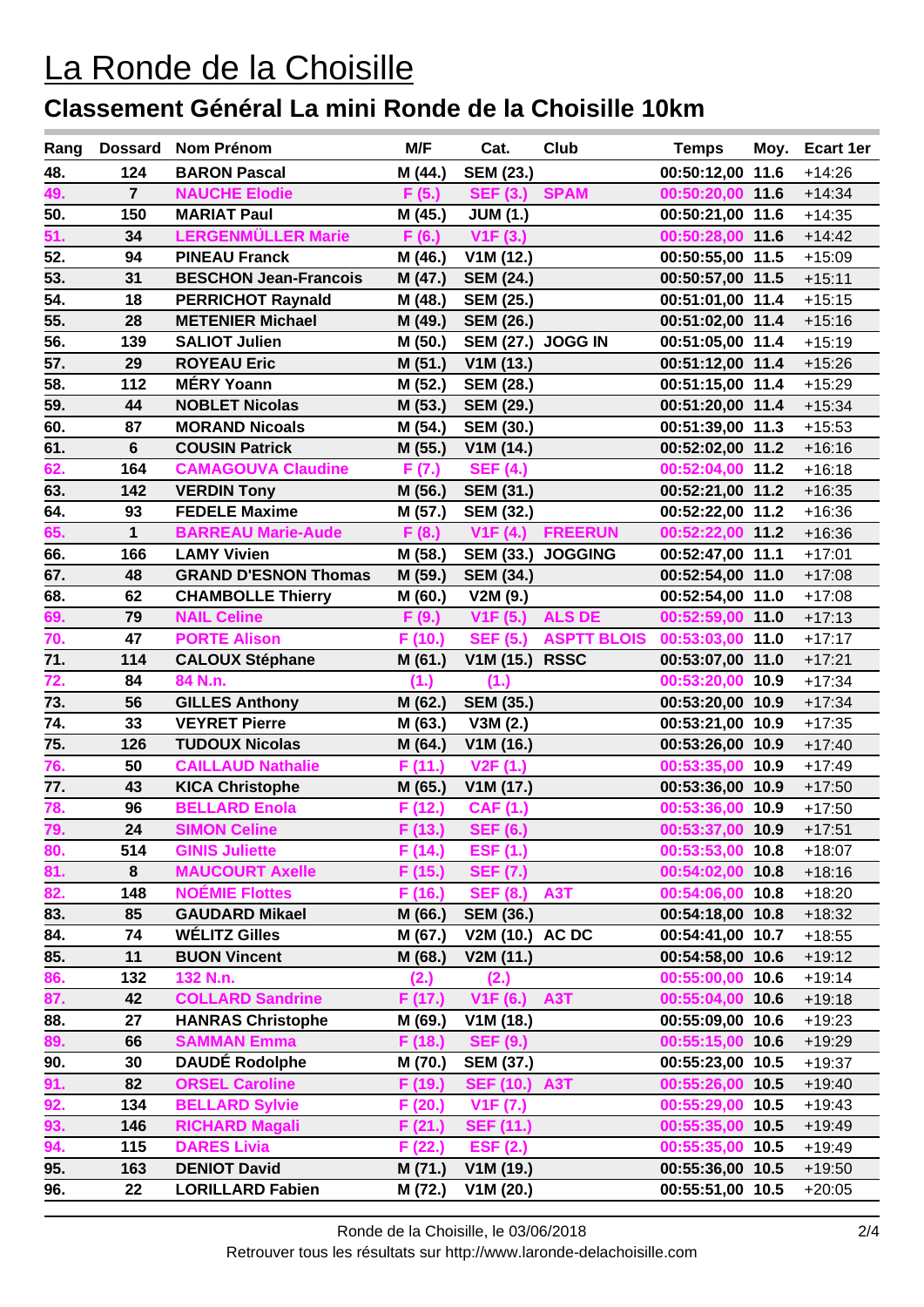| Rang         | <b>Dossard</b>                | Nom Prénom                                    | M/F               | Cat.                                      | <b>Club</b>        | <b>Temps</b>                       | Moy. | <b>Ecart 1er</b>     |
|--------------|-------------------------------|-----------------------------------------------|-------------------|-------------------------------------------|--------------------|------------------------------------|------|----------------------|
| 97.          | 21                            | <b>GIRAULT Christophe</b>                     | M (73.)           | V1M(21.)                                  |                    | 00:56:04,00 10.4                   |      | $+20:18$             |
| 98.          | 41                            | <b>PAULMIER Liliane</b>                       | F (23.)           | V2F(2.)                                   |                    | 00:56:11,00 10.4                   |      | $+20:25$             |
| 99.          | 119                           | <b>TANNEAU Aurélien</b>                       | M (74.)           | V1M(22.)                                  |                    | 00:56:42,00 10.3                   |      | $+20:56$             |
| 100.         | 160                           | <b>THABARIN Patrick</b>                       | M (75.)           | V3M(3.)                                   |                    | 00:56:48,00 10.3                   |      | $+21:02$             |
| 101.         | 145                           | <b>BOUVET Olivier</b>                         | M (76.)           | V2M (12.)                                 | <b>AS</b>          | 00:56:57,00 10.3                   |      | $+21:11$             |
| 102.         | 91                            | <b>GERVAIS Rémi</b>                           | M (77.)           | <b>SEM (38.)</b>                          |                    | 00:56:58,00 10.2                   |      | $+21:12$             |
| 103.         | 140                           | <b>GUILLEMOT Marie</b>                        | F (24.)           | V2F(3.)                                   | <b>JOOG IN</b>     | 00:56:59,00 10.2                   |      | $+21:13$             |
| 104.         | 97                            | <b>LECOMTE Julien</b>                         | M (78.)           | <b>SEM (39.)</b>                          |                    | 00:57:14,00 10.2                   |      | $+21:28$             |
| 105.         | 46                            | <b>GOUIT Florence</b>                         | F (25.)           | V3F (1.)                                  |                    | 00:58:18,00 10.0                   |      | $+22:32$             |
| 106.         | 137                           | <b>WISSOCQ Matthieu</b>                       | M (79.)           | V1M(23.)                                  |                    | 00:58:24,00 10.0                   |      | $+22:38$             |
| 107.         | 76                            | <b>VALEMBERG Michael</b>                      | M (80.)           | <b>SEM (40.)</b>                          |                    | 00:58:27,00 10.0                   |      | $+22:41$             |
| 108.         | 10                            | <b>QUELENNEC Aurélie</b>                      | F (26.)           | <b>SEF (12.)</b>                          |                    | 00:58:35,00 10.0                   |      | $+22:49$             |
| 109.         | 161                           | <b>PROUST Isabelle</b>                        | F(27.)            | V2F(4.)                                   | <b>RUNNING</b>     | 00:58:40,00 9.9                    |      | $+22:54$             |
| 110.         | 16                            | <b>COSTE-BAILLARD Patrick</b>                 | M (81.)           | <b>SEM (41.)</b>                          |                    | 00:58:48,00 9.9                    |      | $+23:02$             |
| 111.         | 120                           | <b>BIOU François</b>                          | M (82.)           | V1M(24.)                                  |                    | 00:58:54,00 9.9                    |      | $+23:08$             |
| 112.         | 14                            | <b>BARBEAU Brigitte</b>                       | F (28.)           | V2F(5.)                                   | 49017              | 00:58:55,00 9.9                    |      | $+23:09$             |
| 113.         | 12                            | <b>BERNARD Corinne</b>                        | F (29.)           | V <sub>2</sub> F (6.)                     |                    | 00:59:12,00 9.9                    |      | $+23:26$             |
| 114.         | 153                           | <b>TUROT Jean-Christophe</b>                  | M (83.)           | V2M (13.)                                 |                    | 00:59:24,00 9.8                    |      | $+23:38$             |
| 115.         | 158                           | <b>PINEAU Mathieu</b>                         | M (84.)           | <b>SEM (42.)</b>                          |                    | 00:59:35,00 9.8                    |      | $+23:49$             |
| 116.         | 19                            | <b>GROLLEAU Laurent</b>                       | M (85.)           | V2M (14.)                                 |                    | 00:59:39,00 9.8                    |      | $+23:53$             |
| 117.         | 147                           | <b>METAIS Matthieu</b>                        | M (86.)           | <b>SEM (43.)</b>                          |                    | 00:59:51,00 9.8                    |      | $+24:05$             |
| 118.         | 130                           | <b>BUTEZ Catherine</b>                        | F(30.)            | V2F(7.)                                   | <b>FREE RUN</b>    | 00:59:52,00 9.7                    |      | $+24:06$             |
| 119.         | 57                            | <b>POCHET Nicolas</b>                         | M (87.)           | V1M(25.)                                  |                    | 00:59:53,00 9.7                    |      | $+24:07$             |
| 120.         | 144                           | <b>SAINT-DENIS Florian</b>                    | M (88.)           | V2M (15.)                                 |                    | 01:00:02,00 9.7                    |      | $+24:16$             |
| 121.         | 38                            | <b>FEVE Cecile</b>                            | F(31.)            | <b>SEF (13.)</b>                          |                    | 01:00:06,00 9.7                    |      | $+24:20$             |
| 122.         | 90                            | <b>FOLTZENLOGEL Helene</b>                    | F (32.)           | V <sub>1</sub> F (8.)                     |                    | 01:00:08,00 9.7                    |      | $+24:22$             |
| 123.         | 83                            | <b>JOUBERT Bertrand</b>                       | M (89.)           | <b>SEM (44.)</b>                          |                    | 01:00:25,00 9.7                    |      | $+24:39$             |
| 124.         | 58                            | <b>DELEMASURE Cedric</b>                      | M (90.)           | V1M (26.)                                 |                    | 01:00:40,00 9.6                    |      | $+24:54$             |
| 125.         | $\overline{\mathbf{4}}$<br>59 | <b>BOUCHERIE Ambre</b>                        | F (33.)           | <b>SEF (14.)</b>                          |                    | $01:01:14,00$ 9.5                  |      | $+25:28$             |
| 126.<br>127. | 75                            | <b>PERRY Richard</b><br><b>BONNET Chantal</b> | M (91.)           | <b>SEM (45.)</b>                          |                    | 01:01:19,00 9.5<br>01:01:19,00 9.5 |      | $+25:33$             |
| 128.         | 67                            |                                               | F (34.)<br>F(35.) | V <sub>1</sub> F (9.)<br><b>SEF (15.)</b> |                    | 01:01:23,00 9.5                    |      | $+25:33$<br>$+25:37$ |
| 129.         | 39                            | <b>SAMMAN Anne</b><br><b>MOULIN Pauline</b>   | F (36.)           | <b>ESF (3.)</b>                           |                    | 01:02:12,00 9.4                    |      |                      |
| 130.         | 106                           | <b>CHEPTOU Marie</b>                          | F (37.)           | <b>SEF (16.)</b>                          | <b>MARIE LAINE</b> | 01:02:23,00 9.4                    |      | $+26:26$<br>$+26:37$ |
| 131.         | 72                            | <b>RUELLAND Virginie</b>                      | F (38.)           | <b>SEF (17.)</b>                          |                    | $01:02:24,00$ 9.3                  |      | $+26:38$             |
| 132.         | 71                            | <b>GAND Guillaume</b>                         | M (92.)           | <b>SEM (46.)</b>                          |                    | 01:02:24,00 9.3                    |      | $+26:38$             |
| 133.         | 65                            | <b>BAGLAN Philippe</b>                        | M (93.)           | V2M (16.)                                 |                    | 01:02:57,00 9.3                    |      | $+27:11$             |
| 134.         | 122                           | <b>COXO Jean</b>                              | M (94.)           | V4M(1.)                                   | <b>SMAC</b>        | 01:03:04,00 9.3                    |      | $+27:18$             |
| 135.         | 88                            | <b>MOREAU Stephanie</b>                       | F (39.)           | V <sub>1</sub> F (10.)                    |                    | 01:03:06,00 9.2                    |      | $+27:20$             |
| 136.         | 45                            | <b>LAROCHE Cecile</b>                         | F (40.)           | <b>SEF (18.)</b>                          |                    | $01:03:30,00$ 9.2                  |      | $+27:44$             |
| 137.         | 109                           | <b>MOENECLAEY Fanny</b>                       | F (41.)           | <b>SEF (19.)</b>                          |                    | 01:03:48,00 9.1                    |      | $+28:02$             |
| 138.         | 156                           | <b>HOLGADO Nadine</b>                         | F (42.)           | V <sub>1</sub> F (11.)                    | <b>JR 37</b>       | 01:04:02,00 9.1                    |      | $+28:16$             |
| 139.         | 116                           | <b>CALOUX Valérie</b>                         | F (43.)           | <b>SEF (20.)</b>                          |                    | 01:04:05,00 9.1                    |      | $+28:19$             |
| 140.         | 36                            | <b>BELAEN Christophe</b>                      | M (95.)           | V1M(27.)                                  |                    | 01:04:14,00 9.1                    |      | $+28:28$             |
| 141.         | 86                            | <b>MALMASSON Celia</b>                        | F (44.)           | <b>SEF (21.)</b>                          |                    | 01:04:53,00 9.0                    |      | $+29:07$             |
| 142.         | 70                            | <b>LE POMMELEC Sandra</b>                     | F (45.)           | V <sub>1</sub> F (12.)                    |                    | $01:05:35,00$ 8.9                  |      | $+29:49$             |
| 143.         | 102                           | <b>ROULLIN Mathilde</b>                       | F (46.)           | <b>SEF (22.)</b>                          |                    | 01:05:48,00 8.9                    |      | $+30:02$             |
| 144.         | 61                            | <b>GIRAULT Catherine</b>                      | F (47.)           | V <sub>1</sub> F (13.)                    |                    | 01:05:48,00 8.9                    |      | $+30:02$             |
| 145.         | 101                           | <b>TUROT Mélanie</b>                          | F (48.)           | <b>SEF (23.)</b>                          |                    | 01:07:02,00 8.7                    |      | $+31:16$             |
|              |                               |                                               |                   |                                           |                    |                                    |      |                      |